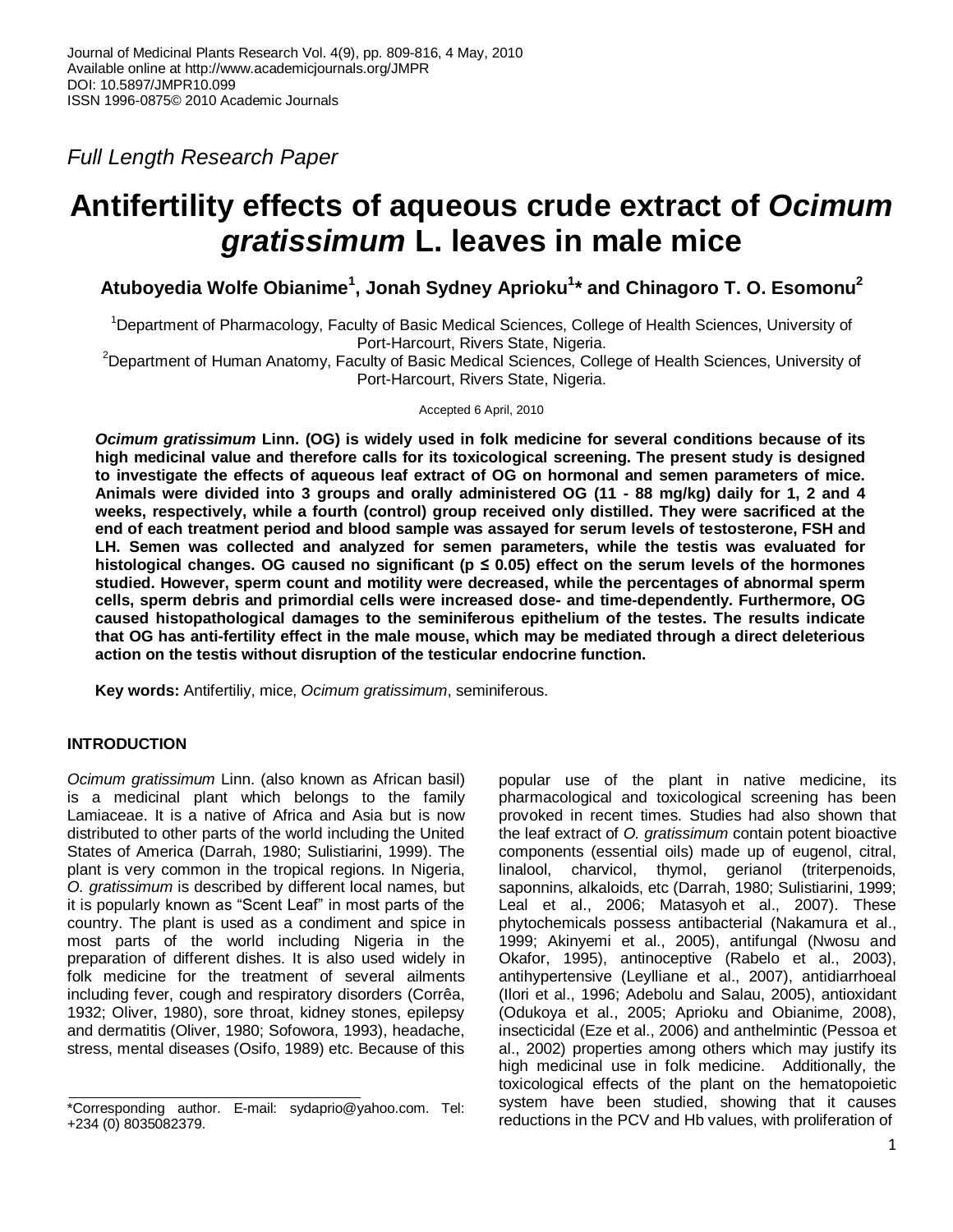leucocytes (Effraim et al., 2000; Jimoh et al., 2008; Obianime et al., 2010). Furthermore, *Ocimum sanctum* which is in the same genus with *O. gratissimum* had been reported to have antifertility effects in male albino rats (Kantak and Gogate, 1992; Reghunandana et al., 1993; Ahmed et al., 2002), however, not much is known about the reproductive effects of OG prior to this study.

Normal male reproductive function is dependent on the normal functioning of the male reproductive organ and other accessory organs/structures. The male reproducetive organ is the testis, which is primarily responsible for the production of spermatozoa. Sperm production occurs in the seminiferous tubules of the testis, which is controlled by testosterone, produced by the Leydig (interstitial) cells of the testis (Dolores and Cheng, 2004). Testosterone production is directly dependent on the concentration (or activity) of leutinizing hormone (LH), in the milieu secreted by the anterior pituitary gland (Ganong, 2001). Follicle stimulating hormone (FSH), released also by the anterior pituitary stimulates the Sertoli cells of the testis which give support and nourishment to developing spermatozoa (Christensen, 1975; Huang et al., 1991; Ganong, 2001). The quality and quantity of spermatozoa produced will therefore depend on normal functioning of the testicular structures and reproductive hormones (Elkington and Blackshaw, 1974; Huang et al., 1991; Ganong, 2001).

Although, OG had been reported in previous studies to cause congestion and edema in seminiferous tubules, with increase in abnormal sperm cells (Leigh and Fayemi, 2008), the study failed to show any dose- and timerelated effects because only two doses were used and harvesting was done once. Secondly, the study could not give a possible mechanism of OG in the testis. In this study, we investigated the dose- and time-dependent effects of the aqueous crude leaf extract of *O. gratissimum* on the hormonal and semen parameters (sperm count, sperm motility, percentage of abnormal sperm, percentage of sperm debris and percentage of premature sperm cells) in addition to the histopathology of the testis in mice.

#### **MATERIALS AND METHODS**

#### **Extraction of plant material**

The fresh leaves of *O. gratissimum* were collected in December, 2008 from a local garden within the premises of the University of Port Harcourt, Nigeria. The plant was identified and authenticated by Dr. Goodie Uzo Obute- a senior botanist of the Department of Botany, University of Port Harcourt, Nigeria and a voucher specimen was deposited accordingly at the herbarium of the Department of Plant Science, University of Port Harcourt, Port Harcourt, Nigeria.

#### **Extraction**

The fresh leaves of the plant were air-dried, pulverized and

extracted exhaustively in distilled water. The filtrate was concentrated and evaporated to dryness in vacuo at 40°C, using rotary evaporator. The yield was calculated and the dry extract was stored in a refrigerator at -4°C until use for the experiments. During the experiment, the crude extract was dissolved in distilled water and administered to the animals at 0.7 ml/kg orally.

#### **Animals**

The animals used in this study were male mice weighing between 30 - 35 g. The animals were obtained from the animal house of the Department of Pharmacology, University of Port Harcourt, Nigeria. The animals were randomly distributed into cages and allowed to acclimatize for 10 days in a well ventilated room at a room temperature of 28.0  $\pm$  2.0°C under natural lighting condition. The animals were fed with standard mouse chow and allowed free access to water daily. All animals used in this study were handled in accordance with the international, national and institutional guidelines for Care and Use of Laboratory Animals in Biomedical Research as promulgated by the Canadian Council of Animal Care (2009).

#### **Experimental protocol**

Animals were divided into three main groups- Weeks 1, Week 2, Week 4 and control. Each group was further subdivided into 4 groups ( $n = 5$ ) and orally administered with single doses of 11, 22, 44 and 88 mg/kg of the aqueous extract of *O. gratissimum* daily for 1, 2 and 4 weeks respectively. A fourth group containing 5 animals which was used as the control received only distilled water daily for 4 weeks. At the end of each treatment course, the animals were sacrificed by decapitation under pentobarbital anesthesia at 50 mg/kg, ip (Erhardt et al., 1984).

#### **Assay of hormonal parameters**

Blood was collected into lithium heparinized bottle, centrifuged for 15 min at 3,000 rpm and serum was separated and assayed for testosterone, FSH and LH using enzyme linked immunoassay (EIA) technique (Amballi et al., 2007).

#### **Measurement of semen parameters**

The caudal epididymis was carefully isolated and then placed in a Petri dish containing  $3.0$  ml of NaHCO<sub>3</sub> buffered Tyrodes's Lactate solution. Several incisions (1 mm) were made on it and semen was gently drawn into plastic transfer pipette and transferred into 5 ml test tubes for analysis. Semen analysis was carried out immediately using the new improved Neubauer counting chamber for determination of the concentration of spermatozoa, sperm motility, percentages of abnormal sperm cells (sperm morphology) and debris using standard laboratory techniques (WHO, 1999).

#### **Histopathological studies**

Testis was carefully isolated, weighed, washed in buffered saline and fixed in 10% formalin. Testis sections (5 - 6 μm) were routinely processed by standard histological techniques, stained with hematoxylin and eosin (H and E), and examined by light microscope (Nikon Eclipse E400) to assess histopathological changes among control and experimental animals.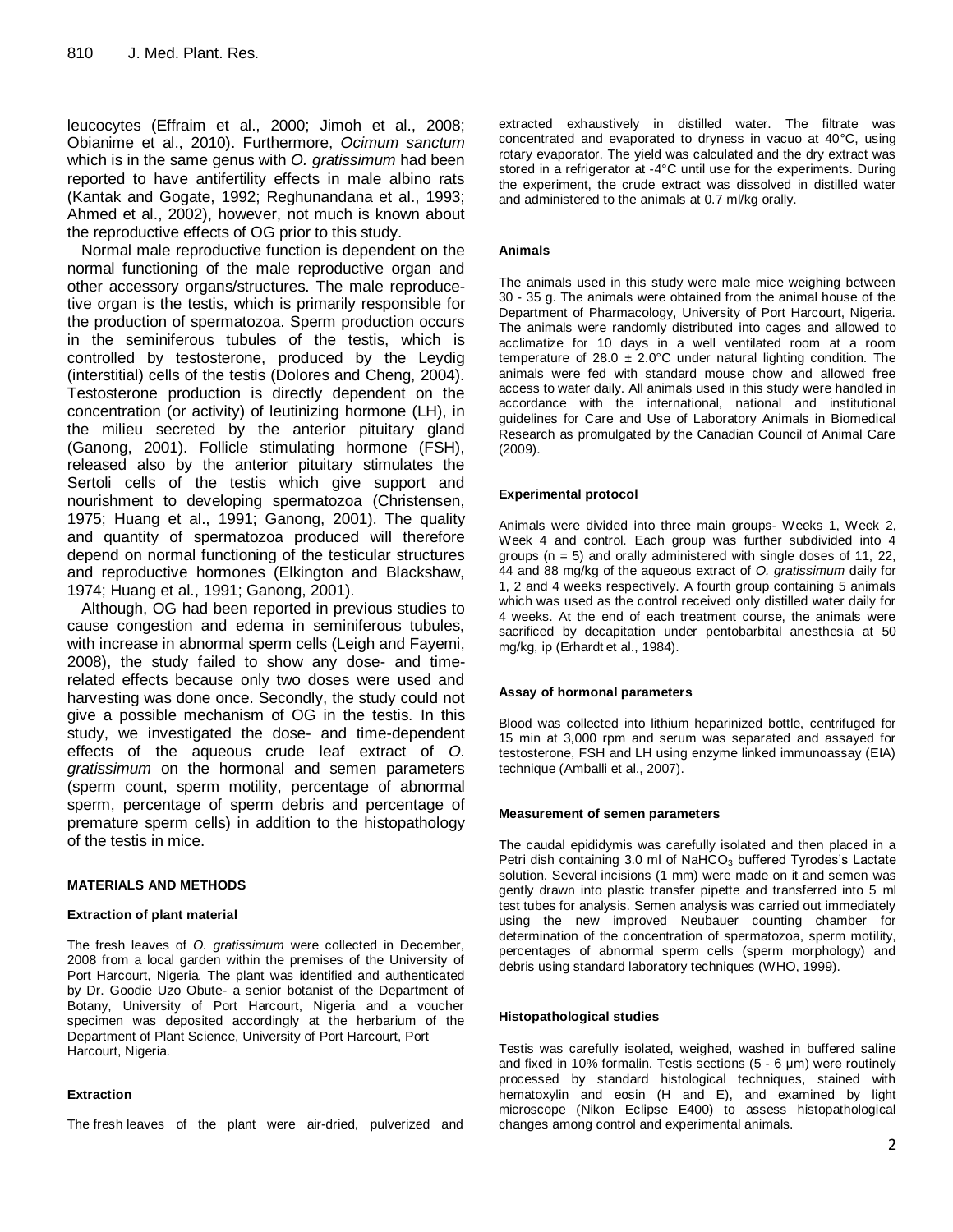

**Figure 1a.** The effects of aqueous *O. gratissimum* leaf extract on serum testosterone levels of male mice. Data given as mean ± SEM. \*Indicates a significant difference from control at p < 0.05. \*\*Indicates a significant difference from control at  $p < 0.01$ . \*\*\*Indicates a significant difference from control at  $p \le 0.001$ .



**Figure 1b.** The effects of aqueous *O. gratissimum* leaf extract on serum FSH levels of male mice. Data given as mean  $\pm$  SEM. \*Indicates a significant difference from control at p < 0.05. \*\*Indicates a significant difference from control at p < 0.01. \*\*\*Indicates a significant difference from control at p ≤ 0.001.

#### **Statistical analysis**

Data were expressed as means  $\pm$  standard errors of mean. Comparisons between data of control and treated groups of guineapigs were performed with one-way analysis of variance (ANOVA). Statistical significance was set at  $p \le 0.05$ .

## **RESULTS**

#### **Hormonal parameters**

*O. gratissimum* (11 - 88 mg/kg), administered for 4 weeks caused no significant ( $p \le 0.05$ ) effects on the basal

serum levels of testosterone, FSH and LH (Figures 1a, b and c). Daily administration of the agent for 1 week caused significant decrease in testosterone at some doses, but failed to cause clear dose-dependent effects (Figure 1a).

#### **Semen parameters**

*O. gratissimum* caused significant (p ≤ 0.05) dosedependent decreases in sperm count and motility over 1 week (Figures 2a and b). It also dose-dependently increased the percentages of abnormal sperm cells, primordial sperm cells and sperm debris (Figures 2c, d and e). These effects were also time-dependent over the 4 weeks period of administration (Figures 2a, b, c, d and e). Administration of 88mg/kg of the extract for 4 weeks significantly ( $p \le 0.05$ ) decreased sperm count from 69.50  $\pm$  0.5 x 10<sup>6</sup> to 44.33  $\pm$  3.5 x 10<sup>6</sup>/ml and sperm motility from 67.50  $\pm$  2.5 to 26.67  $\pm$  3.3% (Figures 2a and b). Furthermore, the percentage of abnormal sperm cells (morphology) was increased from  $18.0 \pm 0$  to  $36.0 \pm 4.9$ ; percentage of sperm debris from  $18.25 \pm 1.2$  to  $35.0 \pm 2.9$ and percentage of primordial cells from  $20.0 \pm 0$  to 33.33 ± 3.3 at 88 mg/kg of extract (Figures 2c, d and e).

#### **Histopathology of testes**

One week administration of OG caused significant ( $p \leq$ 0.05) dose-dependent decrease in testicular weight. However, there were no significant changes in testicular weight in animals that received OG for 2 and 4 weeks, compared to the control animals (Table 1). Furthermore, 1 week exposure to OG caused damages to the seminiferous epithelium, characterized by varying degrees of edema within the tubules and the interstitial cells, reduced spermatogenesis (maturation arrest) and collapse of the tubules under the tunica albunigea, compared to normal testicular structures in the control animals (Figures 3a - e). However, animals that were treated with OG for 2 and 4 weeks showed apparently normal testicular histology with mild histological changes.

#### **DISCUSSION**

The male reproductive system consists of the testis as the main reproductive organ and other accessory structures, with a primary responsibility of sperm production. Agents (especially oxidative agents) that alter testicular function will affect the quality and quantity of spermatozoa, which depends on several reproductive factors. In this study, the effects of aqueous leaf extract of *O. gratissimum* on the reproductive hormones and semen parameters of mice were investigated. The reproductive hormones studied were testosterone, FSH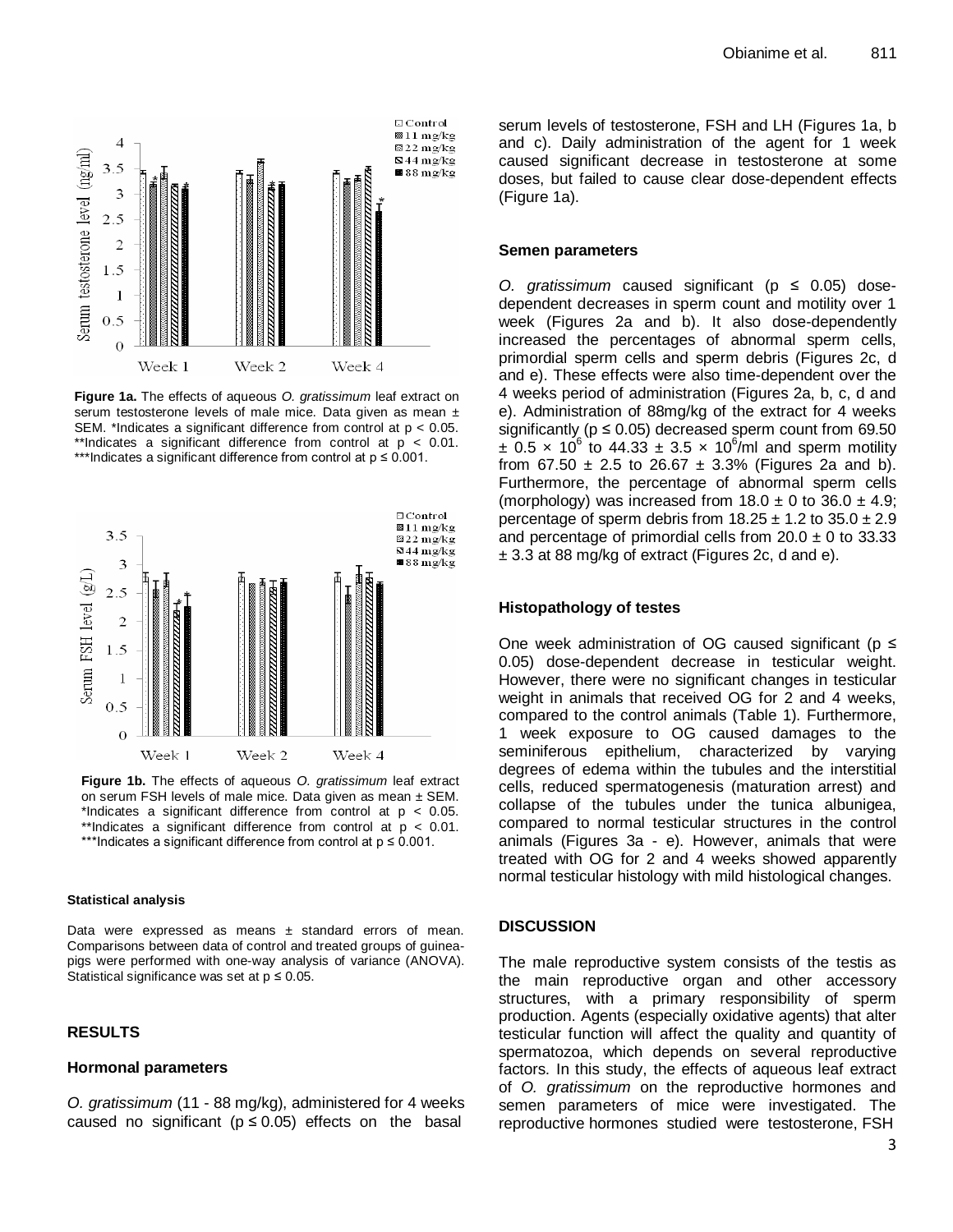

**Figure 1c.** The effects of aqueous *O. gratissimum* leaf extract on serum leutinizing hormone (LH) levels of male mice. Data given as mean  $\pm$  SEM. \*Indicates a significant difference from control at  $p <$ 0.05. \*\*Indicates a significant difference from control at  $p < 0.01$ . \*\*\*Indicates a significant difference from control at p ≤ 0.001.



**Figure 2a.** The effects of aqueous *O. gratissimum* leaf extract on sperm count of male mice. Data given as mean ± SEM. \*Indicates a significant difference from control at p < 0.05. \*\*Indicates a significant difference from control at p < 0.01. \*\*\*Indicates a significant difference from control at  $p \le 0.001$ .

and LH, while the semen parameters were sperm count, sperm motility, sperm morphology, sperm debris and primordial sperm count. Oral administration of OG over 4 weeks, caused no significant ( $p \le 0.05$ ) effects on the serum levels of testosterone, LH and FSH, but caused



**Figure 2b.** The effects of aqueous *O. gratissimum* leaf extract on sperm motility male mice. Data given as mean  $\pm$  SEM. \*Indicates a significant difference from control at p < 0.05. \*\*Indicates a significant difference from control at  $p < 0.01$ . \*\*\*Indicates a significant difference from control at  $p \le 0.001$ .



**Figure 2c.** The effects of aqueous *O. gratissimum* leaf extract on abnormal sperm cells (sperm morphology) of male mice. Data given as mean  $\pm$  SEM. \*Indicates a significant difference from control at p  $<$  0.05. \*\*Indicates a significant difference from control at  $p < 0.01$ . \*\*\*Indicates a significant difference from control at p ≤ 0.001.

significant ( $p \le 0.05$ ) decline in epididymal sperm number and motility in dose and duration dependent manners. In addition, the percentages of abnormal sperm cells, premature sperm cells and sperm debris were significantly increased dose- and time-dependently. This is consistent with the anti-fertility effects reported on *Ocimum sanctum* (Reghunandana et al., 1993).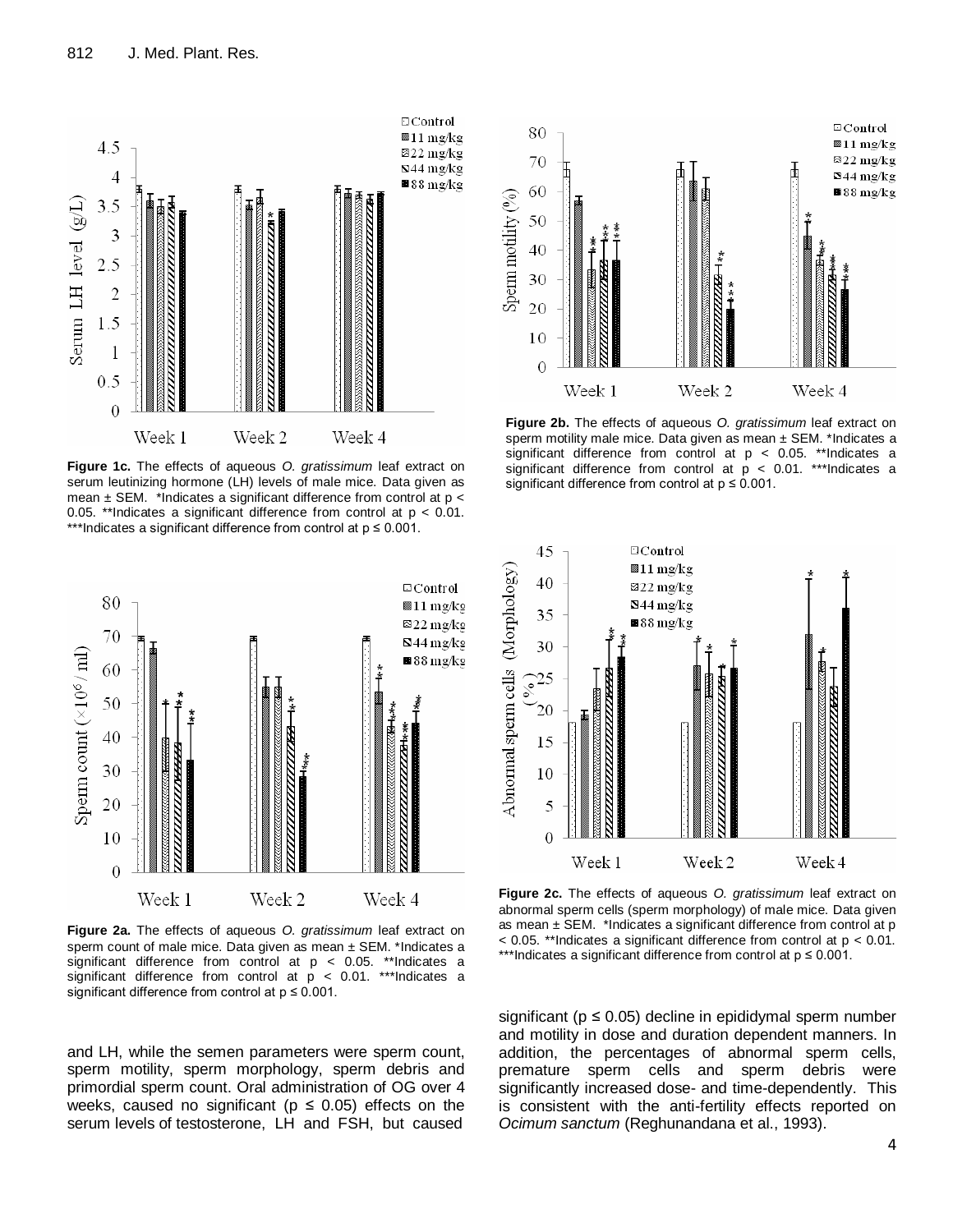

.

**Figure 2d.** The effects of aqueous *O. gratissimum* leaf extract on primordial sperm cells of male mice. Data given as mean  $\pm$  SEM. \*Indicates a significant difference from control at p < 0.05. \*\*Indicates a significant difference from control at  $p < 0.01$ . \*\*\*Indicates a significant difference from control at p ≤ 0.001.



**Figure 2e.** The effects of aqueous *O. gratissimum* leaf extract on sperm debris of male mice. Data given as mean  $\pm$  SEM. \*Indicates a significant difference from control at p < 0.05. \*\*Indicates a significant difference from control at  $p < 0.01$ . \*\*\*Indicates a significant difference from control at p ≤ 0.001.

Furthermore, OG caused distortion/destruction of the architecture and structure of the testicular histology, characterized by edema, reduced spermatogenesis and maturation arrest of spermatozoa at different stages of germ cell developments mostly at the first week of OG administration, which is equally consistent with the results **Table 1.** The effects of aqueous *O. gratissimum* leaf extract on testicular weight in mice. Data given as mean  $\pm$  SEM. \*Indicates a significant difference from control at  $p \le 0.05$ . \*\* Indicates a significant difference from control at  $p \le 0.01$ . \*\*\*Indicates a significant difference from control at  $p \leq 0.001$ .

| Dose mg/kg) | Weight of testes (g) |                    |                 |
|-------------|----------------------|--------------------|-----------------|
|             | Week 1               | Week 2             | Week 4          |
| Control     | $0.27 \pm 0.03$      | $0.27 + 0.03$      | $0.27 + 0.03$   |
| 11          | $0.18 \pm 0.01$ **   | $0.23 + 0.02$      | $0.24 \pm 0.02$ |
| 22          | $0.17 \pm 0.02$ **   | $0.23 + 0.33$      | $0.25 \pm 0.06$ |
| 44          | $0.13 \pm 0.01***$   | $0.22 + 0.01$      | $0.23 \pm 0.02$ |
| 88          | $0.15 \pm 0.02$ **   | $0.17 \pm 0.03$ ** | $0.20 + 0.05$   |



**Figure 3a.** Control, showing normal spermatogenesis in the seminiferous tubules, normal interstitial cells of the Leydig and normal spermatozoa.

of Leigh and Fayemi (2008). The histopathological result was corroborated by a significant reduction in the mean testicular weight of treated animals. From the results, it shows that the aqueous extract of *O. gratissimum* impairs reproductive function in the male guinea pig. Since, *O. gratissimum* had no significant effects on the reproductive hormonal profile but adversely affected semen parameters and testicular histology, it clearly indicates that the effects of *O. gratissimum* may mainly be due to direct deleterious effects on the seminiferous tubules, without significant effect on the hypothalamo-pituitary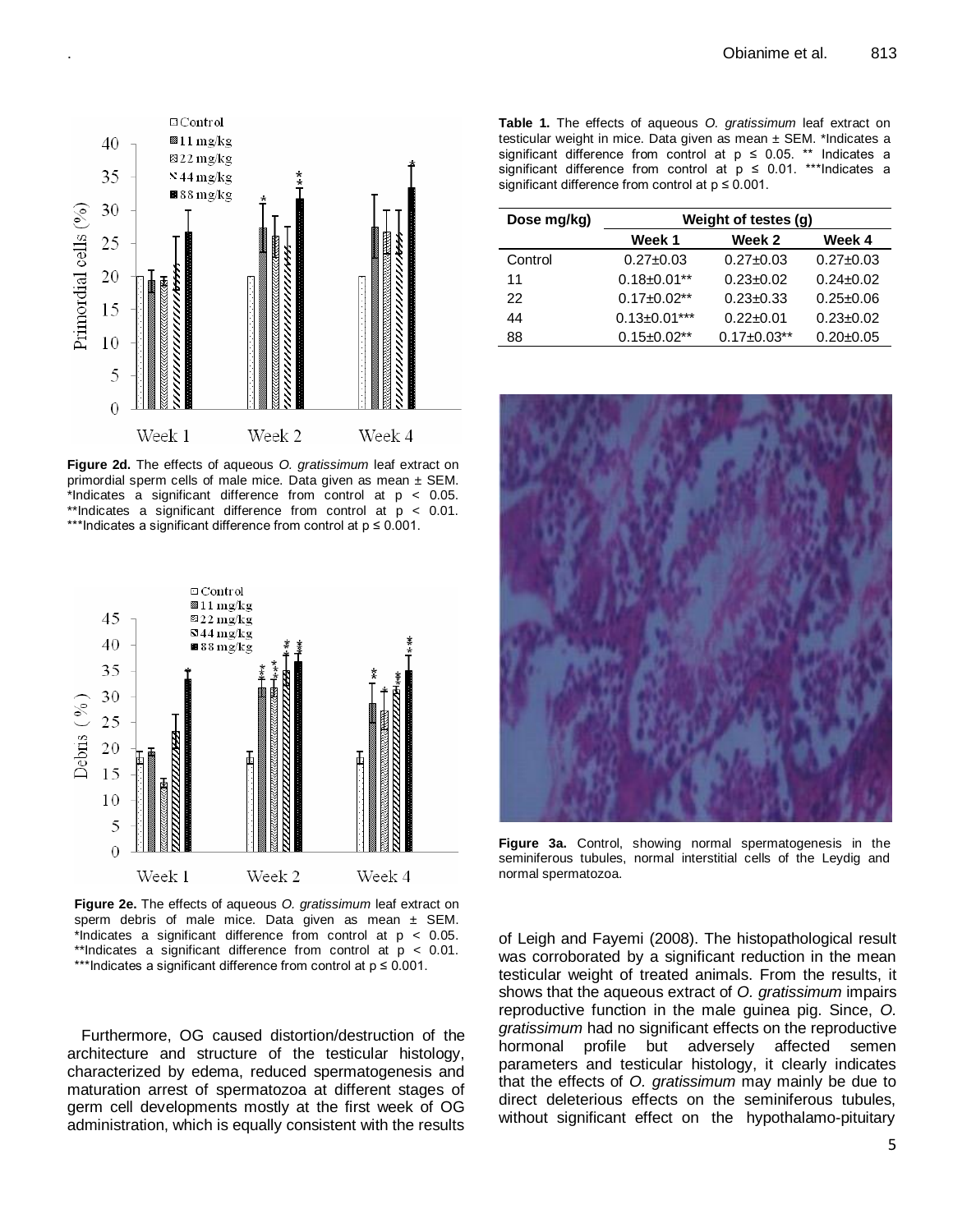

**Figure 3b.** 11 mg/kg of OG, showing reduced spermatogenesis with collapse of the tubules under the tunica.



**Figure 3d.** 44 mg/kg of OG, showing marked collapse of the tubules beneath the tunica albuginea, marked reduction in spermatozoa (maturation arrest) and pronounced oedema between the tubules.



**Figure 3c.** 22 mg/kg of OG, showing oedema between the tubules in the interstitial area, reduction in spermatozoa and collapse of the tubules under the *Tunica albuginea.*



**Figure 3e.** 88 mg/kg of OG, showing slight reduction in spermatozoa.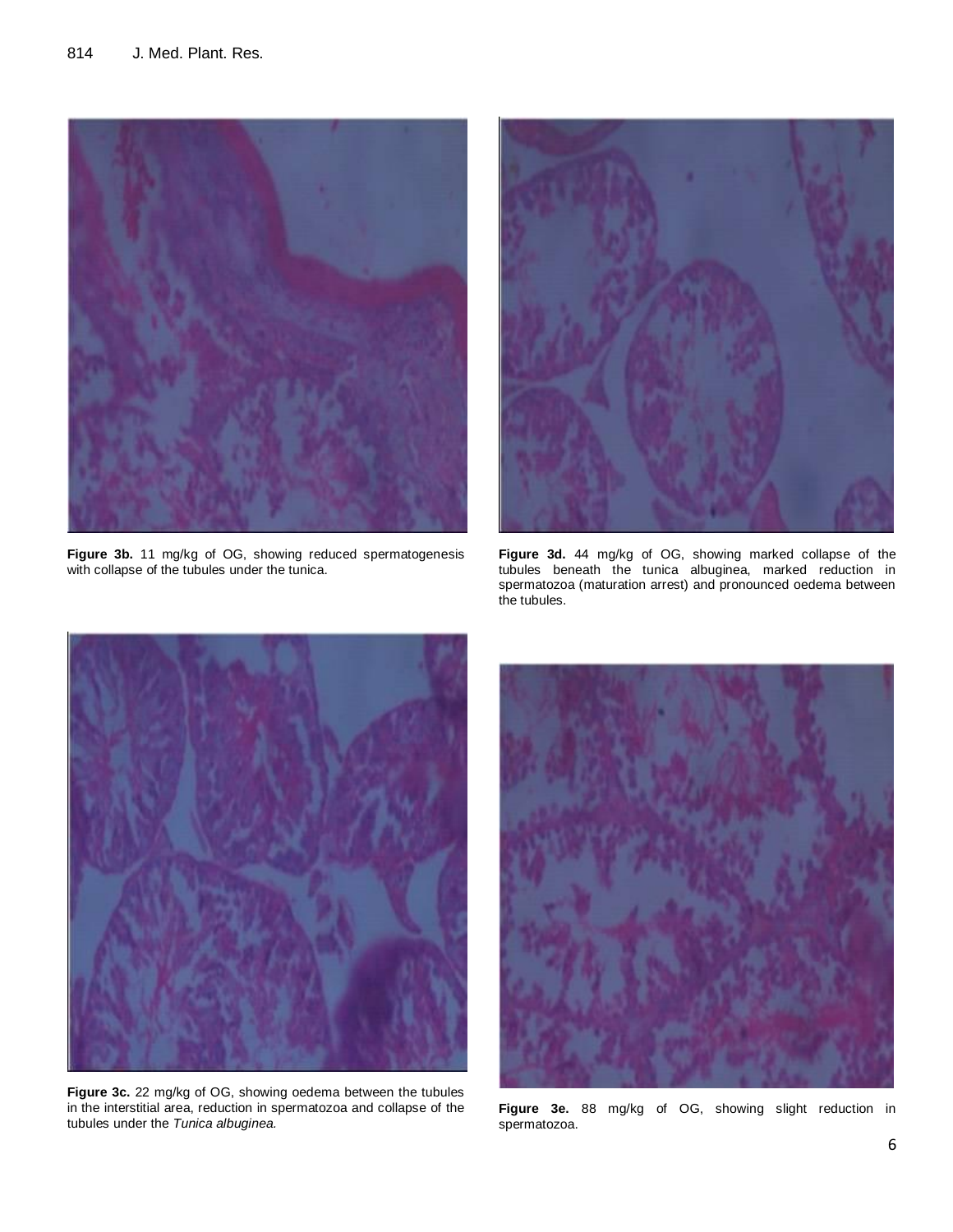(endocrine) function. The decrease in sperm count in this study is likely due to direct damages to the Leydig and Sertoli cells which are directly involved in the production of spermatozoa. In addition, the increase in premature sperm cells may be due to stimulation of mitosis of germinal cells with an inhibition of the meiotic divisions of the sperm cells, resulting in maturation arrest of sperm cells at different stages of development. This is consistent with the works on *O. sanctum* producing juvenile sperm cells (Reghunandana et al., 1993). Furthermore, the reduction in testicular weight by *O. gratissimum* mostly at the first week of OG administration positively correlates to the histopathological effects of OG, and therefore corroborating the toxicity of OG in the testis (Simmons and Berman, 1995). The reduced testicular histopathological effects after one week of OG administration may be due to reduced sensitivity of the testicular structures to OG during prolonged administration of OG.

In our previous studies with guinea-pigs, it was shown that the aqueous leaf extract of *O. gratissimum* inhibited heavy metal-induced serum elevations of some biochemical parameters and also protected the testicular tissues/organs against damage by cadmium-induced oxidative stress (Aprioku et al., 2009; Aprioku and Obianime, 2009). The present study in mice however has shown that 4 weeks administration of the plant is toxic on testicular structures/function. The different actions of *O. gratissimum* may be attributed to the effects of different components of the plant under the different conditions. *O. gratissimum* contains several pharmacologically active components with both oxidative and antioxidative properties, including eugenols, citral, thymol, triterpenes, charvicol, gerianol, saponnins, alkaloids etc (Darrah, 1980; Sulistiarini, 1999; Matasyoh et al., 2007). The spermicidal effect of OG in this study may be due to the effects of triterpenes and saponnins components in the plant which are deleterious to sperm cells (Farnsworth and Wallerm, 1982). The toxicity of the saponnins may be related to their adstringent actions on the cell surfaces of sperm cells, causing a disruption of the cell membrane, which could result in the reduction in sperm motility, as well as the inhibition of specific enzymes (e.g. hyaluronidase and acrosin) necessary for sperm synthesis (Farnsworth and Wallerm, 1982). However, the antioxidant effects of the plant in other studies had been attributed to eugenols, citral and other antioxidant components of the plant.

## **Conclusion**

The study reveals that the aqueous leaf extract of *O. gratissimum* has anti-fertility property when administered alone. The toxic effects of the plant on the testis may be due to direct deleterious effects on the seminiferous tubules which are important testicular structures involved in spermatogenesis, without significant effect on the endocrine function.

## **ACKNOWLEDGEMENT**

We are very grateful to Mr. M. D. Gwotmot of the Department of Human Physiology, University of Port Harcourt for his assistance in the semen analysis. We also thank Mr. Adebayo Adegoke of the Department of Medical Laboratory Sciences, Rivers State University of Science of Technology, Rivers State, Nigeria for his technical assistance in the hormonal assay.

### **REFERENCES**

- Adebolu TT, Salau AO (2005). Antimicrobial activity of leaf extracts of *Ocimum gratissimum* on selected diarrhea causing bacteria in Southwestern Nigeria. Afr. J. Biotech. 4(7): 682-684.
- Ahmed MM, Khan MY, Khan AA (2002). Effects of *Ocimum gratissimum* (Tulsi) on the reproductive system: an updated review. Biomed. Res 13: 63-67.
- Akinyemi OK, Oladapo O, Okwara EC, Ibe CC, Fasure AK (2005). Screening of crude extracts of six medicinal plants used in South-West Nigerian unorthodox medicine for anti-methicillin resistant *Staphylococcus aureus* activity. BMC Complementary and Alternative Medicine 5: 6.
- Amballi AA, Dada OA, Adeleye AO, Jide S (2007). Evaluation of the determination of reference ranges for reproductive hormones (prolactin, FSH, LH, and testosterone) using enzyme immunoassay method. Sci. Res. Essay 2: 135-137.
- Aprioku JS, Obianime AW (2008). Antioxidant activity of the aqueous crude extract of *Ocimum gratissimum* Linn. leaf on basal and cadmium-induced serum levels of phosphatases in male guinea-pigs. J. Appl. Sci. Environ. Manage. 12(4): 33-39.
- Aprioku JS, Obianime AW (2009). Effects of the aqueous leaf extract of *Ocimum gratissimum* Linn. (Lamiaceae) on some cadmium-induced biochemical changes in male guinea-pigs. West Afr. J. Pharmacol. Drug Res. 24.
- Aprioku JS, Obianime AW, Didia BC (2009). *Ocimum gratissimum* Linn., cadmium and testicular structure of the male guinea-pig. J. Exp. Clin. Ana. 8(1): 8-12.
- Canadian Council on Animal Care guidelines on: the care and use of farm animals in research, teaching and testing (2009) Ottawa ON: CCAC pp. 12-15.
- Corrêa MP (1932). Dicionário das Plantas Úteis do Brasil. IBDF, Ministério da Agricultura, Rio de Janeiro, Brazil p. 63.
- Christensen AC (1975). Leydig cells. In: Greep PO, Astwood EB (eds) Handbook of physiology, (American Physiological Society, Washington, D.C) p. 165.
- Darrah HH (1980). The cultivated basils, Buckeye Printing Company, MO.
- Dolores DM, Cheng CY (2004). Sertoli-Sertoli and Sertoli-Germ Cell interactions and their significance in germ cell movement in the seminiferous epithelium during spermatogenesis. Endocrine Rev. 25: 747-806.
- Effraim KD, Salami HA, Osewa TS (2000). The Effect of Aqueous Leaf Extract Of *Ocimum gratissium* On Haematological and Biochemical Parameters In Rabbits. Afr. J. Biomed. Res. 3(3): 175-179.
- Elkington JSH, Blackshaw AW (1974). Studies in testicular function. I. Quantitative effects of FSH, LH, testosterone and dihydrotestosterone on restoration and maintenance of spermatogenesis in the hypophysectomized rat. Aust. J. Biol. Sci. 27: 47-57.
- Erhardt W, Hebestedt A, Aschenbrenner G, Pichotka B, Blümel GA (1984). Comparative study with various anesthetics in mice